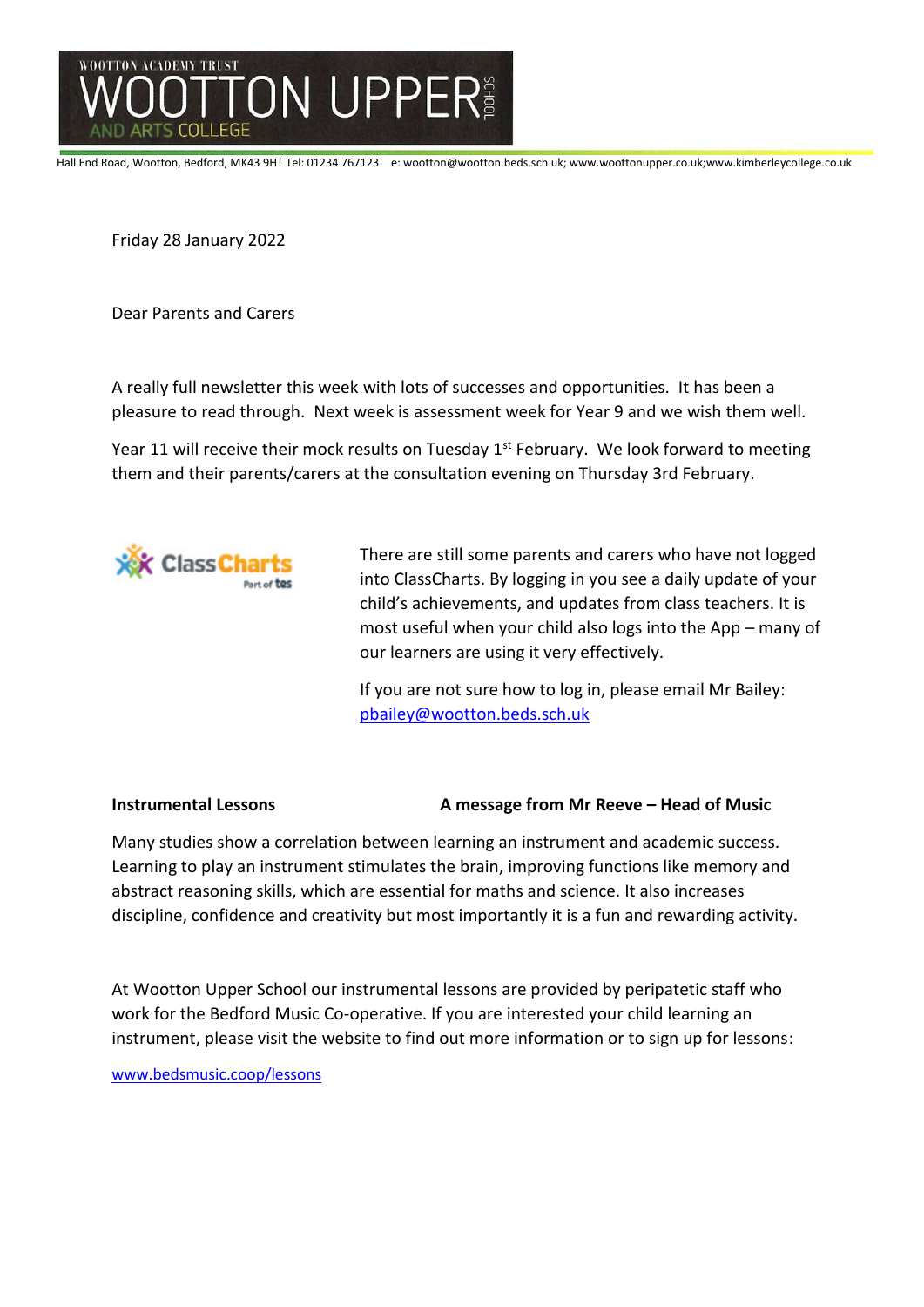### **DJing and Music Production**

We have a new digital recording and production studio at Wootton Upper School and from February half-term, we will be offering exciting opportunities for students to learn DJing and music production skills.

DJing has become a recognised performance skill and, as well as being an enjoyable activity, students can even specialise in DJing as a performance option at GCSE.

Local DJ Mark Louisy from *In2Beats FM* will be running an extra-curricular DJ club on Mondays from 3:00pm-4:00pm as well as offering one-to-one tuition on the turntables during school time.

There will be a 'taster' session for students who are interested in this on **Monday 7th February** from 3:00pm-4:00pm.



If you are interested in your child participating in either of these opportunities, please use the links below to register or request more information

DJ Club Sign Up: [Link to Form](https://forms.office.com/Pages/ResponsePage.aspx?id=zILYaDWJ-0i553zSzHpNdQ0UU1Gw4eNDkpQOM5FkXtBUQzJESU4zSTFMQjhPTUtOSklBMkI3OUFDSS4u)

One to One Tuition: [www.bedsmusic.coop/lessons](https://linkprotect.cudasvc.com/url?a=https%3a%2f%2fwww.bedsmusic.coop%2flessons&c=E,1,w4ZdOZm8EsXLicBHl0Y29klTidYKivaAjHzTmRy8f0O-dOxgfjPNfKzg_jBrkeBOauiXeXUbAL215sakL3s5lsh799rPY5rbTCC_b1YkuLeO7emweIEJ8iwN&typo=1)

# **An update from the Careers Team**



Mrs Riding – Careers Coordinator Mrs Ashby – Head of Careers



As we move into one of the busiest times of year for the Careers team, we would like to welcome our new Careers Coordinator, Mrs Riding, who will be based at Wootton every day working alongside Mrs Ashby, our Head of Careers.

As part of their spring term careers education programme, Mrs Riding has been welcoming all Year 9 pupils into the Careers Hub in order to meet them, and register them on our fantastic online careers platform Unifrog. The Careers team would like to remind all parents that it is possible for you to set up a Unifrog account of your own, so that you can view the information and tools available to your child.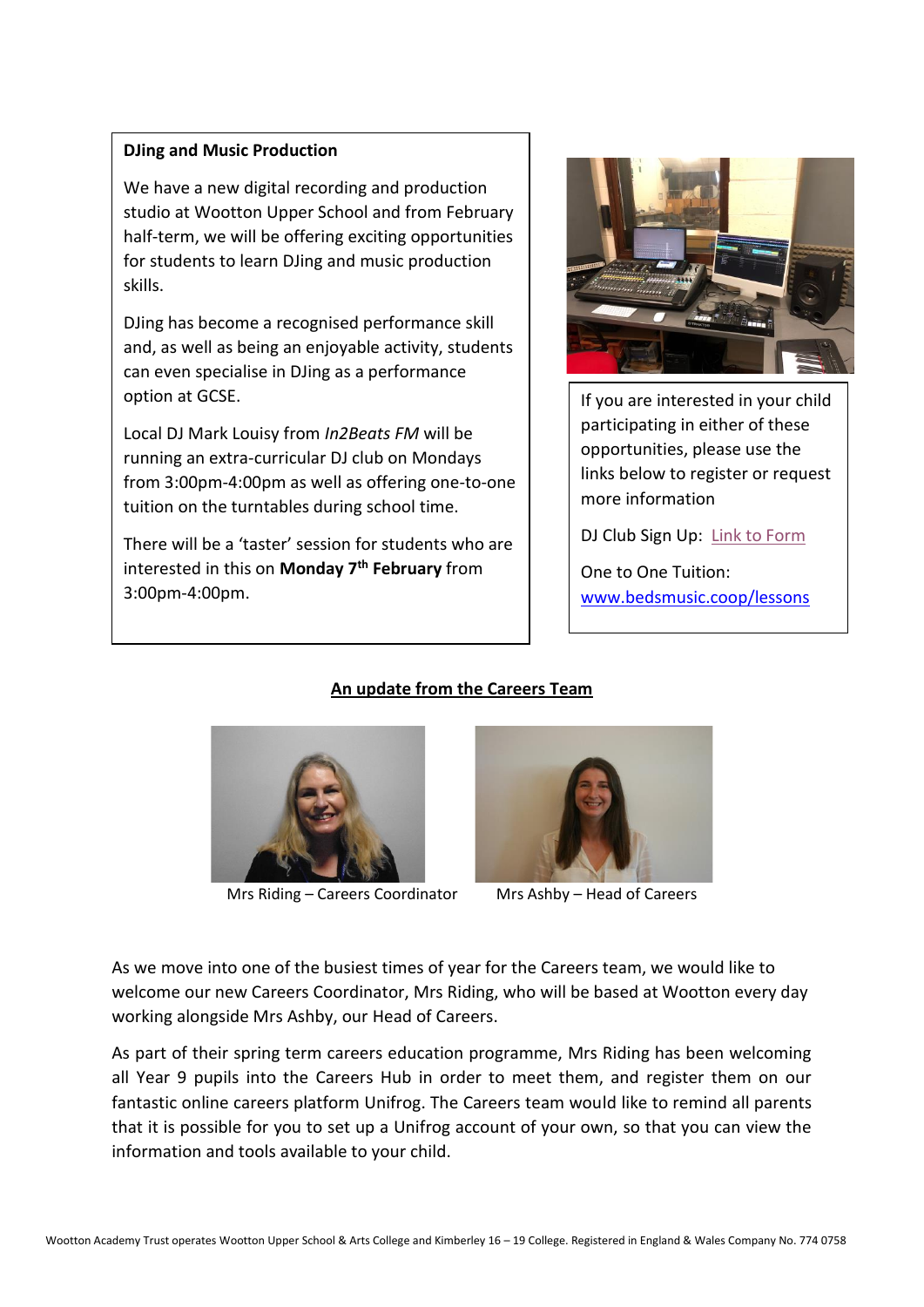# unifroq

To access Unifrog please contact the careers team at [careers@wootton.beds.sch.uk](mailto:careers@wootton.beds.sch.uk) who will provide you with an access code and guidance on areas that may be of interest to parents.





Finally, we would like to draw your attention to a range of activities that the careers team will be running as part of **National Apprenticeship Week** which begins on Monday 7th February. This includes an **evening talk**, run by Mrs Ashby with guest speakers for parents and pupils in Year 11. This talk will focus on the final stages of finding an securing an apprenticeship and is a must for any pupil looking to secure an apprenticeship this summer.

*Full details of all activities can be found on the attached document*.

#### **Charity Work:**

Each year group has been challenged to choose a charity and think about how they can raise some money for a good cause. This is what has been chosen:

Year 9: CHUMS CHUMS – Mental Health and Emotional [Wellbeing Service for Children and Young People](http://chums.uk.com/)

Year 10: Young Minds YoungMinds | Mental Health Charity [For Children And Young People | YoungMinds](https://www.youngminds.org.uk/)

Year 11: Kids Out Home - [KidsOut](https://www.kidsout.org.uk/)





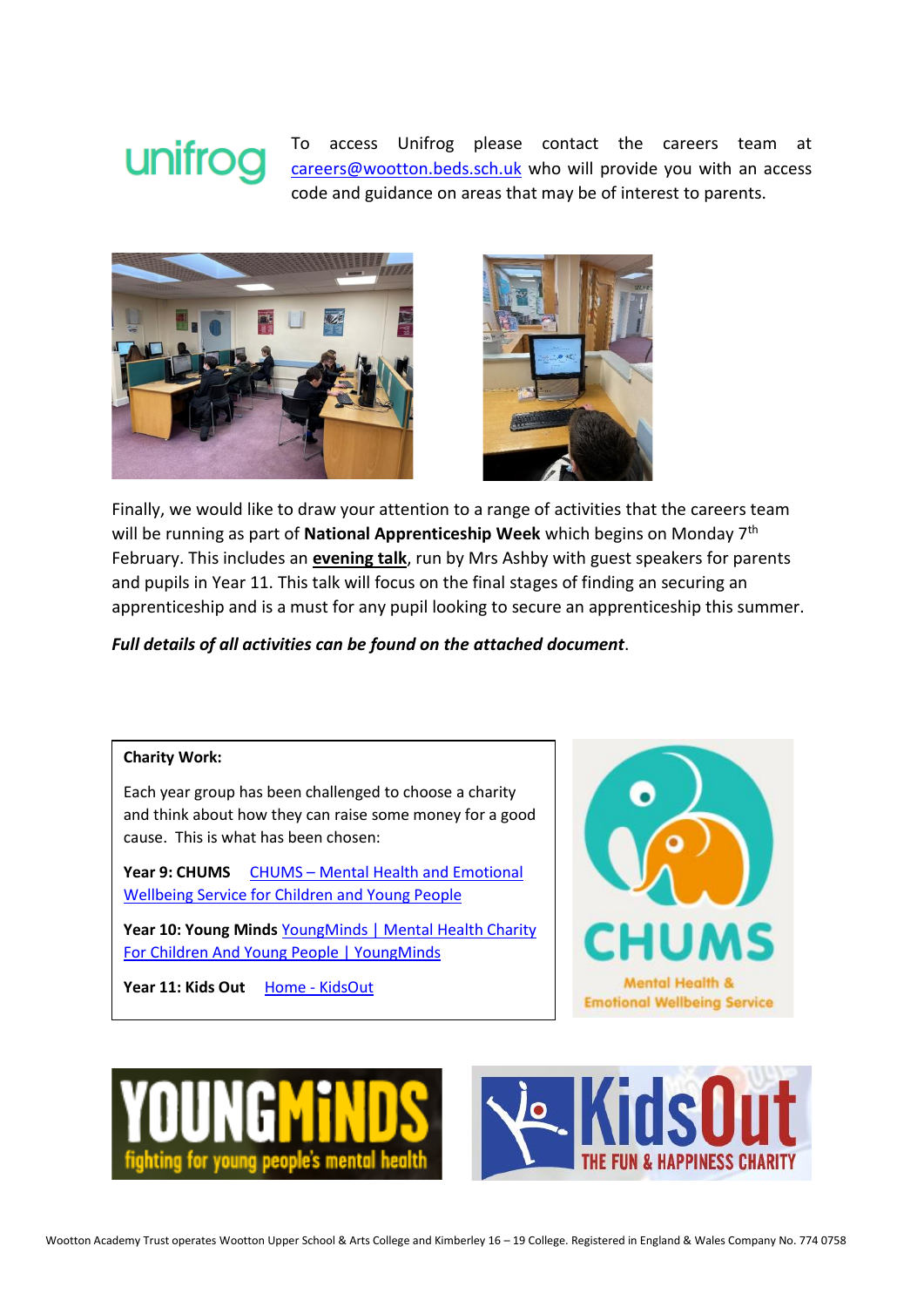# **North & Mid Beds Schools Cross Country Championships 2022 Wednesday 26th January 2022**

On Wednesday we had pupils competing in the North and Mid Beds Cross Country Championships held at Sharnbrook Academy. We had pupils from all year groups competing, as well as Kimberley College pupils. All the pupils did brilliantly and I am pleased to share that all runners who completed the course qualified for the next stage of the competition, the County Championships, taking place at Ampthill Park on the Wednesday 9<sup>th</sup> February. A special mention needs to go to Lyla Danobrega in Year 10 for coming 2<sup>nd</sup> in the Inter Girls race.



Jessica Wood – Year 9 Phoebe Thorn – Year 11 Alfie Nicholls – Year 10 Lottie Owen – Year 11 Aiden Kavanagh – Year 10 Aimee Smith – Year 11 Lyla Danobrega – Year 10 Lola Payne – Year 11 Natasha Newland – Year 10 Amelia Carter – Year 11

Elliot Hudson – Year 11

Well done to all the pupils who took part, and we look forward to seeing you race again in a few weeks.

**Mrs Williamson**



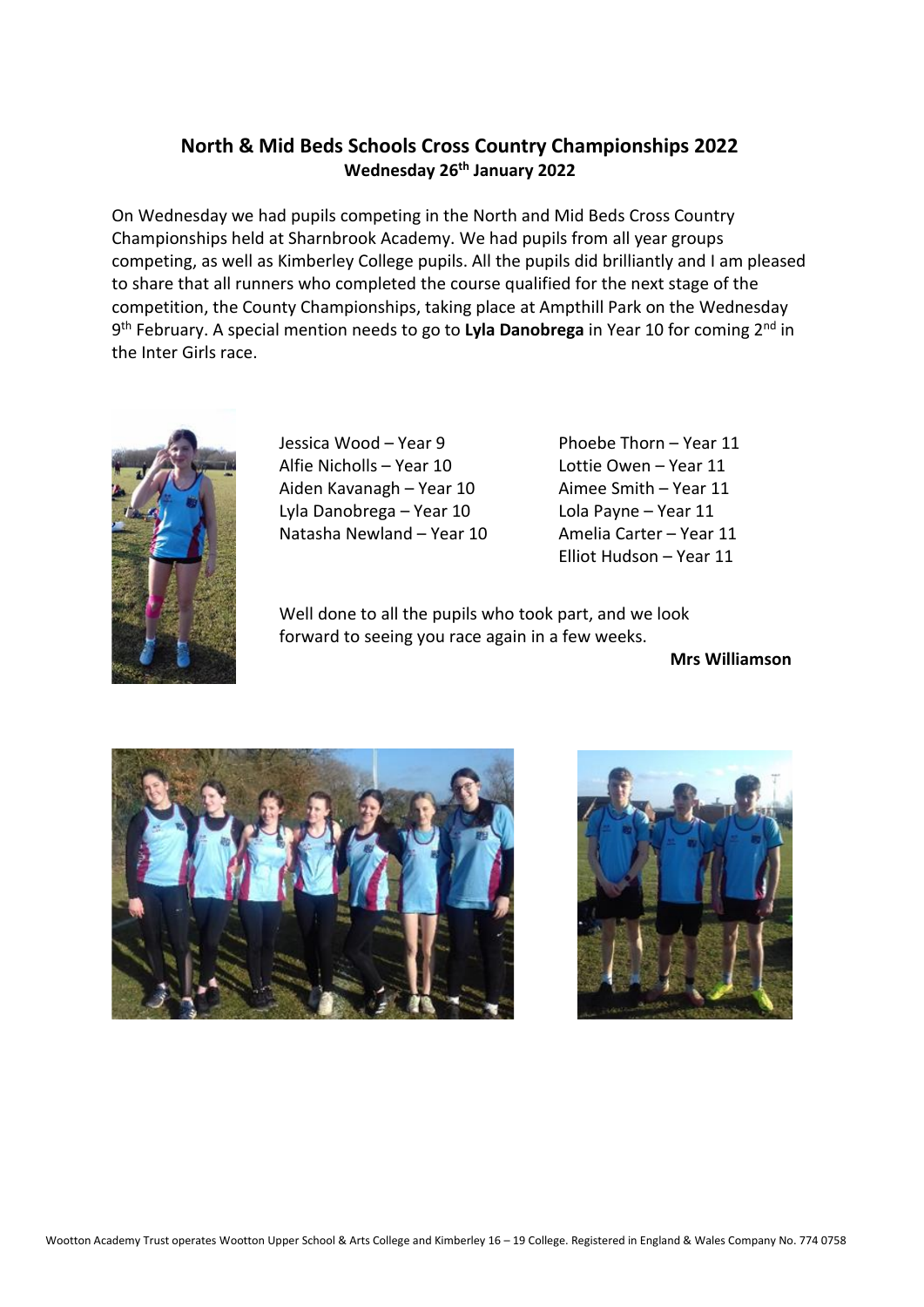## **U14 Football - County Cup**

A nerve-jangling match in the quarter final of the county cup led to the Year 9 boys football team being victorious and progressing to the semi-finals. Both teams were evenly matched with very few chances for either team. Man of the match, **Alfie Young,** was solid in defence and carried with the ball confidently throughout. With the game 0-0 at half time it needed either a bit of magic or a set piece to break the deadlock, and that opportunity fell to **Evan Gilham** who leapt like a salmon to score from a corner kick. The team continued to battle well however couldn't hold on and conceded in the dying minutes which took the game to penalties. Both teams were ruthless with their penalty kicks and it went to sudden death. With Lealands missing one of their penalties it meant up stepped the composed **Sam Lammin** to score the winner, causing mass hysteria from the boys and the following supporters.

#### **Mr McTernan**





**U15 Girls Futsal** The U15 girls are currently midway through their mini Futsal league which is being played at the John Bunyan Centre over four consecutive Wednesday afternoons. With a bye in the first week, the girls hit the ground running in Week 2 with a 6-0 win over KCA in their first match. Goals being scored by **Lucy Lingard** and **Bella Sanderson**. The second match against Goldington Academy was very tough with the girls struggling to gain possession and going down 6-0 however goalkeeper **Tash Newland** pulled off numerous saves and was outstanding. This week Covid hit us hard and we couldn't play, meaning that we now have 2 games in the final week against St Thomas More and Lincroft, with another 2 games against Wixams and Castle Newnham to be arranged. With hopefully everyone back on board we should be able to work our way back up the table.